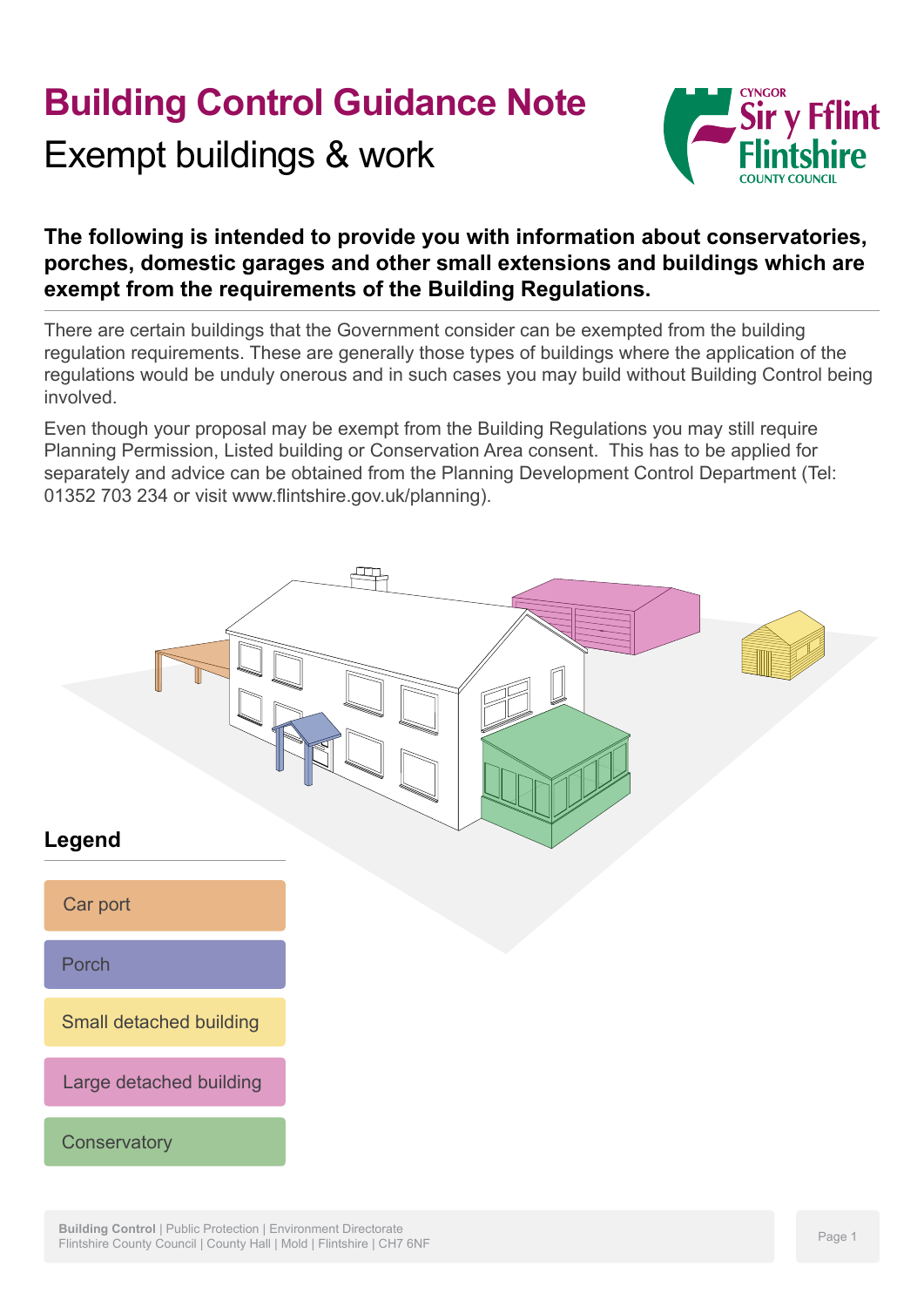

#### **Conservatories**

Must be less than 30m<sup>2</sup> in floor area, situated at ground level and not to be used for sleeping, kitchen or living accommodation. The existing doors and windows into the dwelling must be maintained, safety glazing must be used in all areas as identified in approved document N, as shown below.

#### **Porches**

Must be single storey, less than  $30m^2$  in floor area, not contain any W.C. or drainage facility, have safety glass fitted into any doors or windows required under approved document N, and retain the existing door of the dwelling.

#### **Car ports**

Must be at ground level, floor area must not exceed 30m<sup>2</sup> and the carport must be open on at least two sides.

#### **Covered Ways**

Must be under 30m<sup>2</sup> in floor area and be situated at ground floor level.

# **Large detached buildings**

Must be single storey and under  $30m^2$  in floor area with no sleeping accommodation. Made of non combustible materials if located within 1m of the boundary.

#### **Small detached buildings**

Maximum size of 15m2 in floor area, can be located on the boundary if required, must not contain sleeping accommodation.

#### **Replacement windows**

If you are employing a builder or a window company who are FENSA registered, Building Regulations Approval is not required.

#### **Temporary buildings**

A building which is not intended to remain where it is erected for more than 28 days.

#### **Critical locations in external & internal walls**

Safety glass must be fitted here Floor level

# **Doors & side panels**



#### **Windows**